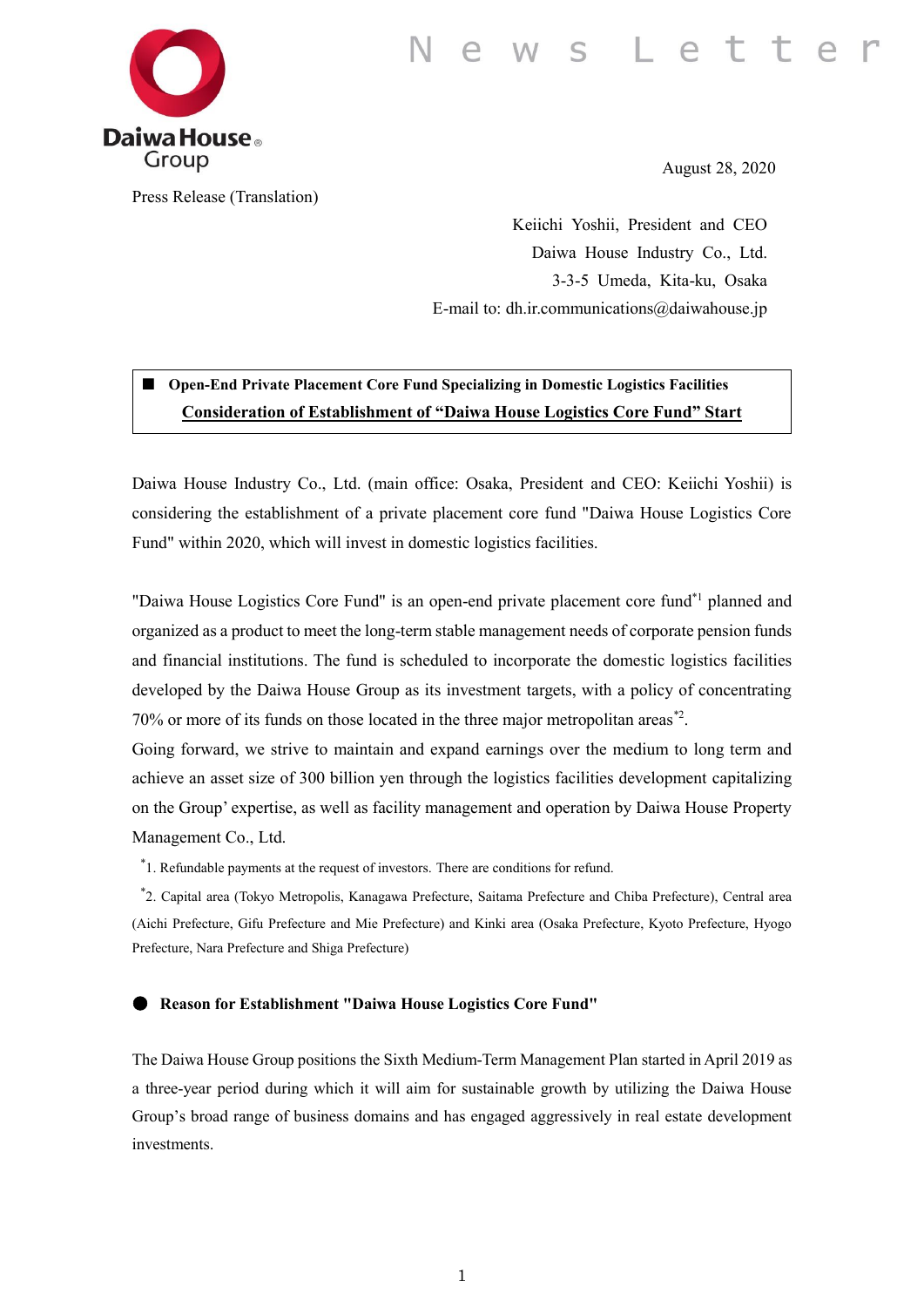Our investments in real estate development are mainly focused on logistics facility development and in recent years we have focused on expanding the development of logistics facilities, which are able to fulfill the logistics needs of a wide range of tenant companies as well as meet tenant needs for rapid operations startup.

While the world has been impacted by the COVID-19 pandemic, logistics volume for e-commerce is increasing due to growing demand among consumers choosing to stay at home. At the same time, manufacturing companies are facing inventory buildup for materials and products, and markets are working to rebuild supply chains. Given this backdrop, we expect latent needs for logistics facilities will remain firm going forward and we expect continued activity on logistics real estate transaction markets.

In light of such market conditions, Daiwa House Industry has revised upward its real estate development investment plans for Logistics, Business & Corporate Facilities in June 2020, which were set out in the Sixth Medium-Term Management Plan (fiscal years 2019 - 2021), from the initial amount of 350 billion yen to 650 billion yen (an increase of 300 billion yen).

Following this, Daiwa House Industry has worked to secure flexible financing by way of Daiwa House REIT Investment Corporation, a listed REIT with an asset size of over 800 billion yen, and Daiwa House Global REIT Investment Corporation, a private placement REIT investing also in overseas real estate.

As part of these efforts, we have decided to consider the establishment of "Daiwa House Logistics Core Fund" in order to bolster the financing environment for logistics facilities development.

## ● **Outline of "Daiwa House Logistics Core Fund"**

Name: Daiwa House Logistics Core Fund Asset size: 300 billion yen (medium-term goal) Asset composition: logistics facilities  $(100\%)$ Target property: next-generation logistics facilities and environmentally-friendly logistics facilities developed by Daiwa House Group Date of establishment: within 2020 years (Schedule) Investment advisory company: Daiwa House Asset Management Co., Ltd. (main office: Chiyoda-ku Tokyo, President and CEO: Koichi Tsuchida)